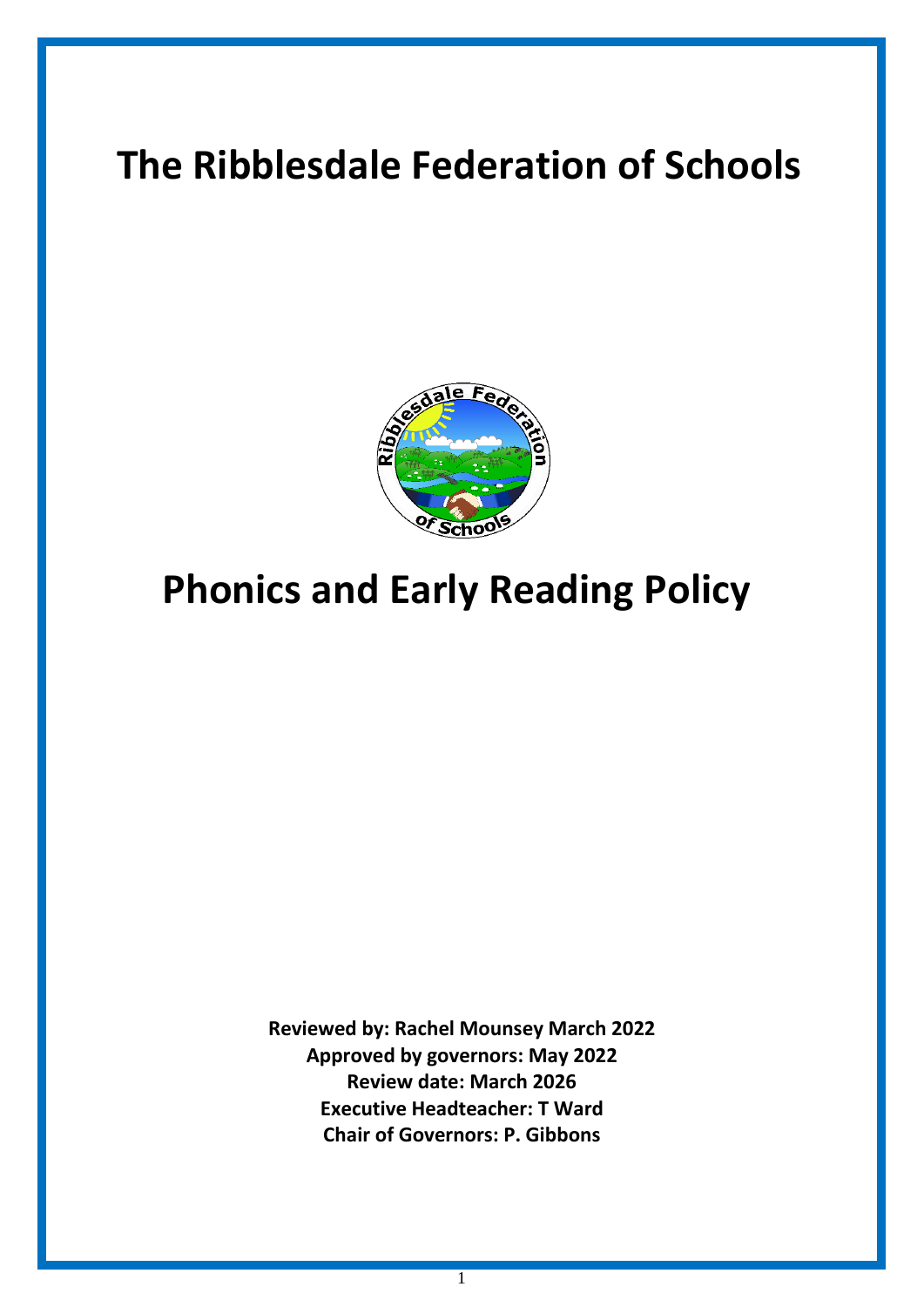# **The Ribblesdale Federation of Schools Phonics and Early Reading Policy**

# **Intent**

# **Phonics (reading and spelling)**

At The Ribblesdale Federation of Schools**,** we believe that all our children can become confident, fluent readers and writers. This is why we teach reading through *Little Wandle Letters and Sounds Revised*, which is a systematic and synthetic phonics programme. We start teaching phonics in Reception and follow the *[Little Wandle Letters and Sounds Revised](https://wandlelearningtrust.sharepoint.com/sites/WTSA2/Shared%20Documents/Forms/AllItems.aspx?csf=1&web=1&e=dA5Kg8&cid=c07c4b6e%2D7eff%2D4834%2Db0a2%2De34e77f1195a&FolderCTID=0x0120002B68E4606EDEEB42917E483D1520364F&id=%2Fsites%2FWTSA2%2FShared%20Documents%2FLetters%20and%20Sounds%2FLetters%20and%20Sounds%20Revised%2FSigned%20off%20files%2FProgramme%20Overview%5FReception%20and%20Year%201%2Epdf&parent=%2Fsites%2FWTSA2%2FShared%20Documents%2FLetters%20and%20Sounds%2FLetters%20and%20Sounds%20Revised%2FSigned%20off%20files)* progression, which ensures children build on their growing knowledge of the alphabetic code, mastering phonics to read and spell as they move through school.

As a result, our children are able to tackle any unfamiliar words as they read. At The Ribblesdale Federation of Schools, we also model the application of the alphabetic code through phonics in shared reading and writing, both inside and outside of the phonics lesson and across the curriculum. We have a strong focus on language development for our children because we know that speaking and listening are crucial skills for reading and writing in all subjects.

# **Comprehension**

At The Ribblesdale Federation of Schools, we value reading as a crucial life skill. By the time children leave us, they read confidently for meaning and regularly enjoy reading for pleasure. Our readers are equipped with the tools to tackle unfamiliar vocabulary. We encourage our children to see themselves as readers for both pleasure and purpose.

Because we believe teaching every child to read is so important, we have a Reading Leader who drives the early reading programme in our school. This person is highly skilled at teaching phonics and reading and they monitor and support our reading team, so everyone teaches with fidelity to the *Little Wandle Letters and Sounds Revised* programme.

# **Implementation**

#### **Foundations for phonics**

- We provide a balance of child-led and adult-led experiences for all children that meet the curriculum expectations for 'Communication and language' and 'Literacy'. These include:
	- o sharing high-quality stories and poems
	- o learning a range of nursery rhymes and action rhymes
	- $\circ$  activities that develop focused listening and attention, including oral blending
	- o attention to high-quality language.
- We ensure our children are well prepared to begin learning grapheme-phoneme correspondences (GPCs) and blending in Reception.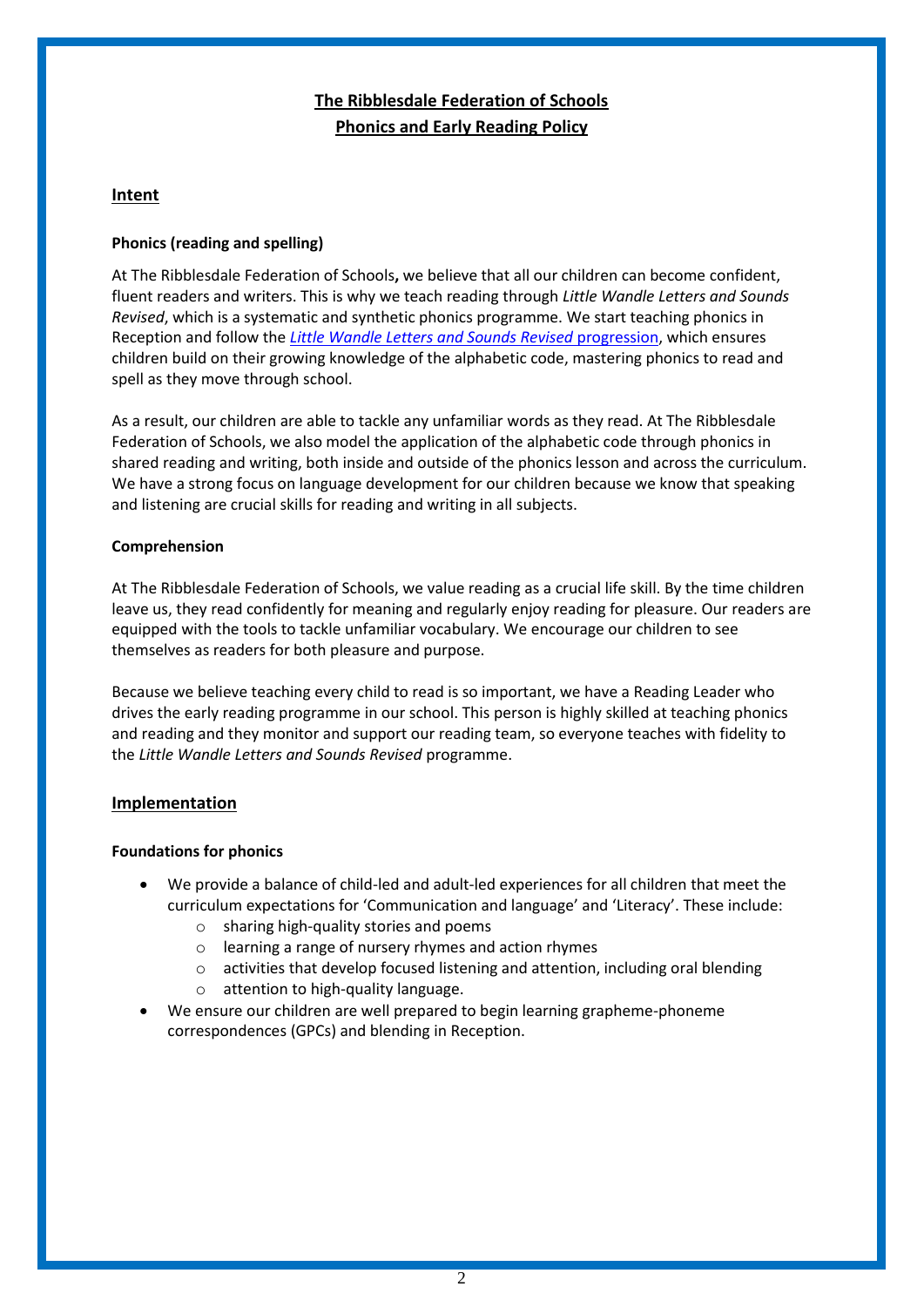# **Daily phonics lessons in Reception and Year 1**

- We teach phonics for 30 minutes a day. In Reception, we build from 10-minute lessons, with additional daily oral blending games, to the full-length lesson as quickly as possible. Each Friday, we review the week's teaching to help children become fluent readers.
- Children make a strong start in Reception: teaching begins in Week 2 of the Autumn term.
- We follow the *[Little Wandle Letters and Sounds Revised](https://wandlelearningtrust.sharepoint.com/sites/WTSA2/Shared%20Documents/Forms/AllItems.aspx?csf=1&web=1&e=dA5Kg8&cid=c07c4b6e%2D7eff%2D4834%2Db0a2%2De34e77f1195a&FolderCTID=0x0120002B68E4606EDEEB42917E483D1520364F&id=%2Fsites%2FWTSA2%2FShared%20Documents%2FLetters%20and%20Sounds%2FLetters%20and%20Sounds%20Revised%2FSigned%20off%20files%2FProgramme%20Overview%5FReception%20and%20Year%201%2Epdf&parent=%2Fsites%2FWTSA2%2FShared%20Documents%2FLetters%20and%20Sounds%2FLetters%20and%20Sounds%20Revised%2FSigned%20off%20files)* expectations of progress:
	- $\circ$  Children in Reception are taught to read and spell words using Phase 2 and 3 GPCs, and words with adjacent consonants (Phase 4) with fluency and accuracy.
	- o Children in Year 1 review Phase 3 and 4 and are taught to read and spell words using Phase 5 GPCs with fluency and accuracy.

# **Daily keep-up lessons ensure every child learns to read**

- Any child who needs additional practice has daily keep-up support, taught by a fully trained adult. Keep-up lessons match the structure of class teaching, and use the same procedures, resources and mantras, but in smaller steps with more repetition, so that every child secures their learning.
- We timetable daily phonics lessons for any child in Year 2 or 3 who is not fully fluent at reading or has not passed the Phonics screening check. These children urgently need to catch up, so the gap between themselves and their peers does not widen. We use the *Little Wandle Letters and Sounds Revised* assessments to identify the gaps in their phonic knowledge and teach to these using the Keep-up resources – at pace.
- If any child in Year 3 to 6 has gaps in their phonic knowledge when reading or writing, we plan phonics 'catch-up' lessons to address specific reading/writing gaps. These short, sharp lessons last 10 minutes and take place at least three times a week.

#### **Teaching reading: Reading practice sessions three times a week**

- We teach children to read through reading practice sessions three times a week. These:
	- $\circ$  are taught by a fully trained adult to small groups of approximately six children
	- o use books matched to the children's secure phonic knowledge using the *Little Wandle Letters and Sounds Revised* assessments
	- $\circ$  are monitored by the class teacher, who rotates and works with each group on a regular basis.
- Each reading practice session has a clear focus, so that the demands of the session do not overload the children's working memory. The reading practice sessions have been designed to focus on three key reading skills:
	- o decoding
	- o prosody: teaching children to read with understanding and expression
	- o comprehension: teaching children to understand the text.
- In Reception these sessions start in Week 4. Children who are not yet decoding have daily additional blending practice in small groups, so that they quickly learn to blend and can begin to read books.
- In Years 2 and 3, we continue to teach reading in this way for any children who still need to practise reading with decodable books.

#### **Home reading**

- The decodable reading practice book is taken home to ensure success is shared with the family.
	- $\circ$  Reading for pleasure books also go home for parents to share and read to children.
	- o We use the *[Little Wandle Letters and Sounds Revised](https://www.littlewandlelettersandsounds.org.uk/resources/for-parents/)* parents' resources to engage our families and share information about phonics, the benefits of sharing books,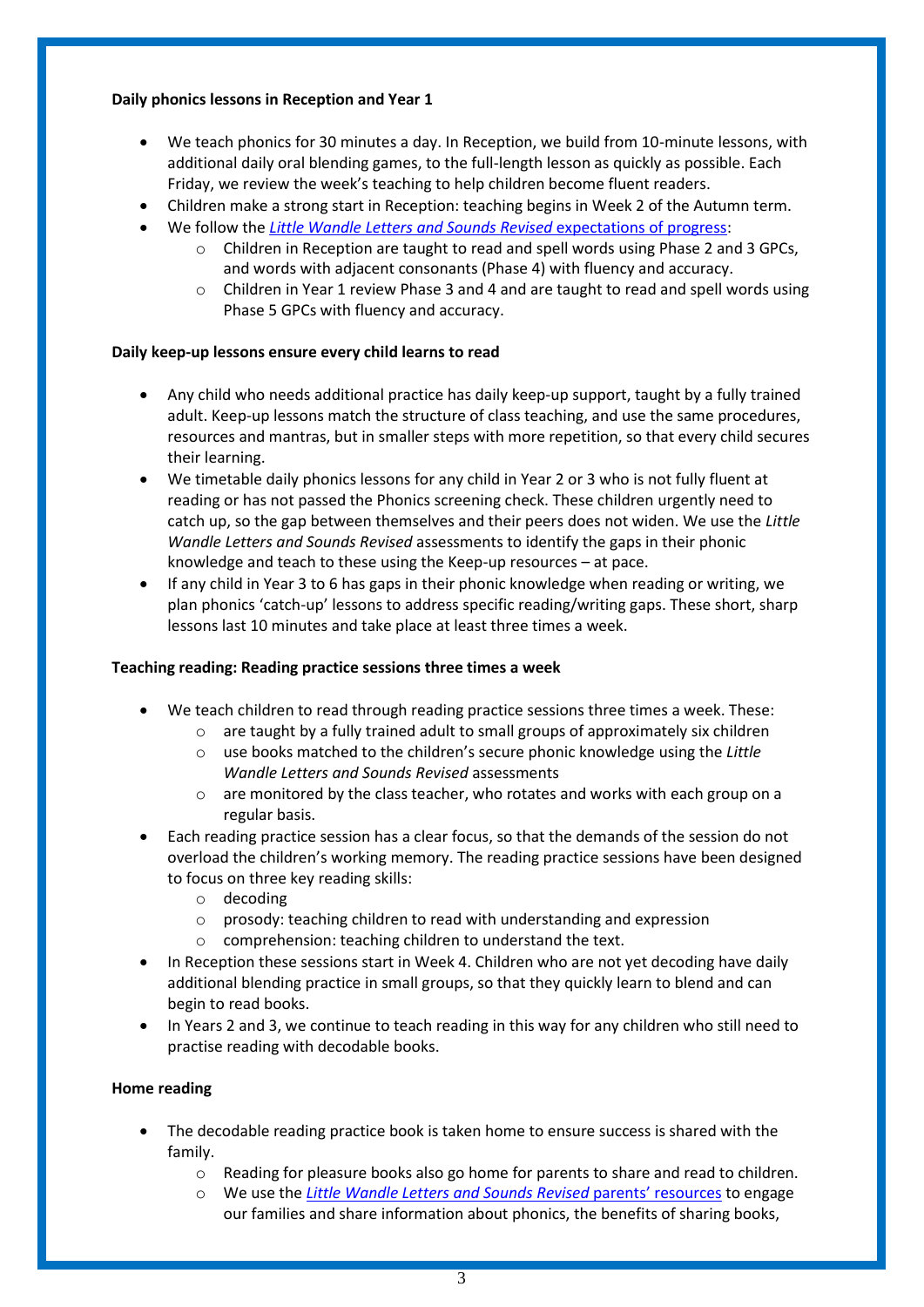how children learn to blend and other aspects of our provision, both online and through workshops.

#### **Additional reading support for vulnerable children**

• Children in Reception and Year 1 who are receiving additional phonics keep-up sessions read their reading practice book to an adult regularly.

# **Ensuring consistency and pace of progress**

- Every teacher in our school has been trained to teach reading, so we have the same expectations of progress. We all use the same language, routines and resources to teach children to read so that we lower children's cognitive load.
- Weekly content grids map each element of new learning to each day, week and term for the duration of the programme.
- Lesson templates, Prompt cards and How to videos ensure teachers all have a consistent approach and structure for each lesson.
- The Reading Leader uses the Audit and Prompt cards to regularly monitor and observe teaching; they use the summative data to identify children who need additional support and gaps in learning.

# **Ensuring reading for pleasure**

*'Reading for pleasure is the single most important indicator of a child's success.'* (OECD 2002) *'The will influences the skill and vice versa.'* (OECD 2010)

We value reading for pleasure highly and work hard as a school to grow our Reading for Pleasure pedagogy.

- We read to children every day. We choose these books carefully as we want children to experience a wide range of books, including books that reflect the children at The Ribblesdale Federation of Schools, our local community as well as books that open windows into other worlds and cultures.
- Every classroom has an inviting book corner that encourages a love for reading. We curate these books and talk about them to entice children to read a wide range of books.
- In Reception, children have access to the reading corner every day in their free flow time and the books are continually refreshed.
- Children from Reception onwards have a home reading record. The parent/carer records comments to share with the adults in school and the adults will write in this on a regular basis, in line with our homework policy, to ensure communication between home and school.
- As the children progress through the school, they are encouraged to write their own comments and keep a list of the books/authors that they have read.
- The school library is made available for classes to use. All children across the school have regular opportunities to engage with a wide range of Reading for Pleasure events (book fairs, author visits and workshops, national events etc).